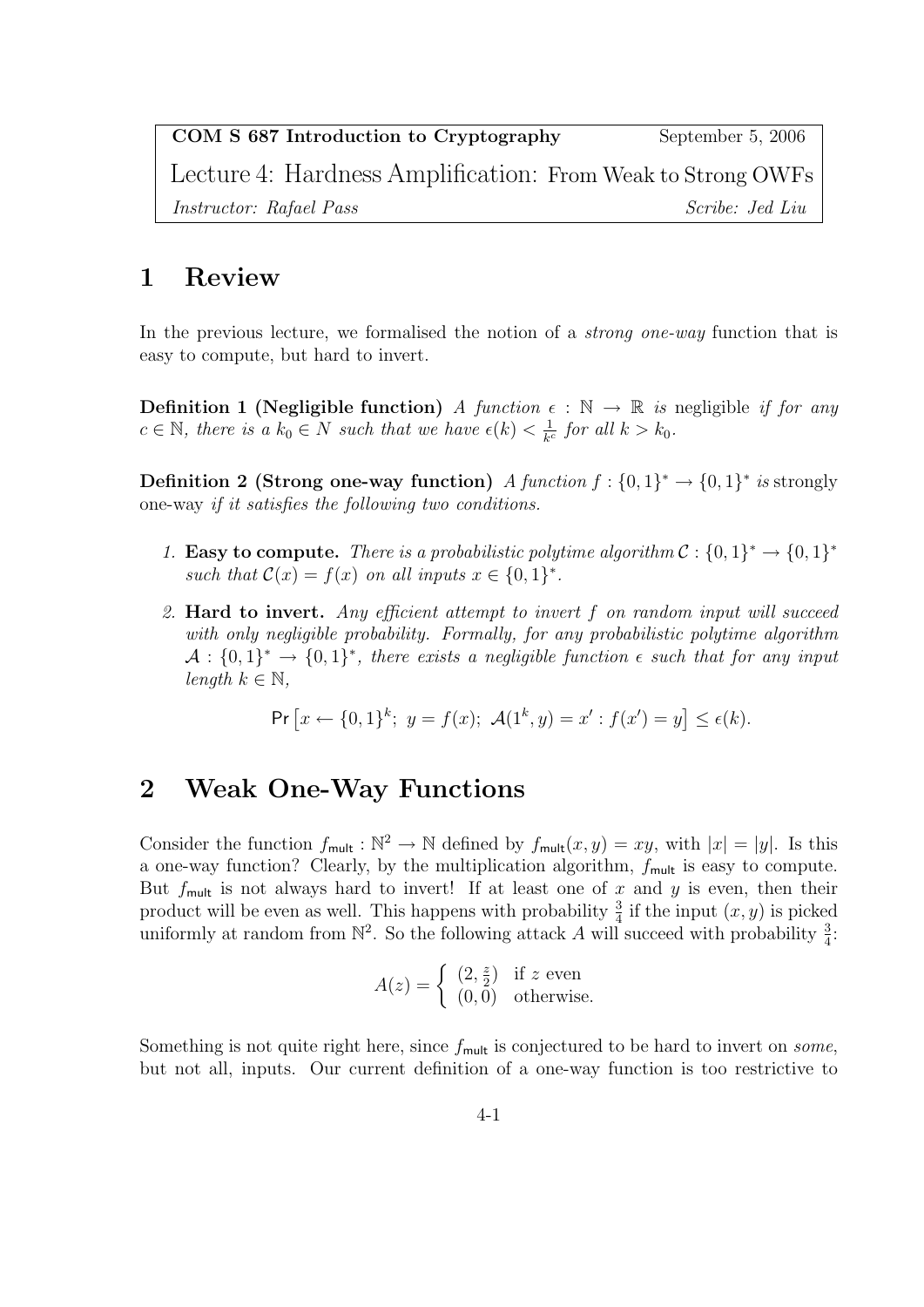capture this notion, so we will define a weaker variant that relaxes the hardness condition on inverting the function. This weaker version only requires that all efficient attempts at inverting will fail with some non-negligible probability.

**Definition 3 (Weak one-way function)** A function  $f: \{0,1\}^* \to \{0,1\}^*$  is weakly one-way if it satisfies the following two conditions.

- 1. Easy to compute. (Same as that for a strong one-way function.) There is a probabilistic polytime algorithm  $C: \{0,1\}^* \to \{0,1\}^*$  such that  $C(x) = f(x)$  on all inputs  $x \in \{0,1\}^*$ .
- 2. Hard to invert. Any efficient algorithm will fail to invert f on random input with non-negligible probability. More formally, for any probabilistic polytime algorithm  $\mathcal{A}: \{0,1\}^* \to \{0,1\}^*$ , there exists a polynomial function  $q: \mathbb{N} \to \mathbb{N}$  such that for any input length  $k \in \mathbb{N}$ ,

$$
\Pr\left[x \leftarrow \{0, 1\}^k; \ y = f(x); \ \mathcal{A}(1^k, y) = x' : f(x') = y\right] \le 1 - \frac{1}{q(k)}
$$

It is conjectured that  $f_{\text{mult}}$  is a weak one-way function.

## 3 Hardness Amplification

By falling back on the weak version of a one-way function, we actually haven't lost anything. As we will now show, a weak one-way function can be used to produce a strong one-way function by amplifying hardness. The main insight we will use is if we run a weak one-way function  $f$  with enough inputs, with luck,  $f$  will be hard to invert on least one of those inputs.

**Theorem 1** If there is a weak one-way function, then there is a strong one-way function. In particular, given a weak one-way function  $f: \{0,1\}^* \to \{0,1\}^*$ , there is a fixed  $m \in \mathbb{N}$ , polynomial in the input length  $n \in \mathbb{N}$ , such that the following function  $f' : (\{0,1\}^n)^m \to$  $({0,1}^n)^m$  is strongly one-way:

$$
f'(x_1, x_2, \ldots, x_m) = (f(x_1), f(x_2), \ldots, f(x_m)).
$$

We will prove this theorem by contradiction. We assume that  $f'$  is not strongly one-way so that there is an algorithm  $A'$  that inverts it with non-negligible probability. From this, we construct an algorithm  $A$  that inverts  $f$  with high probability.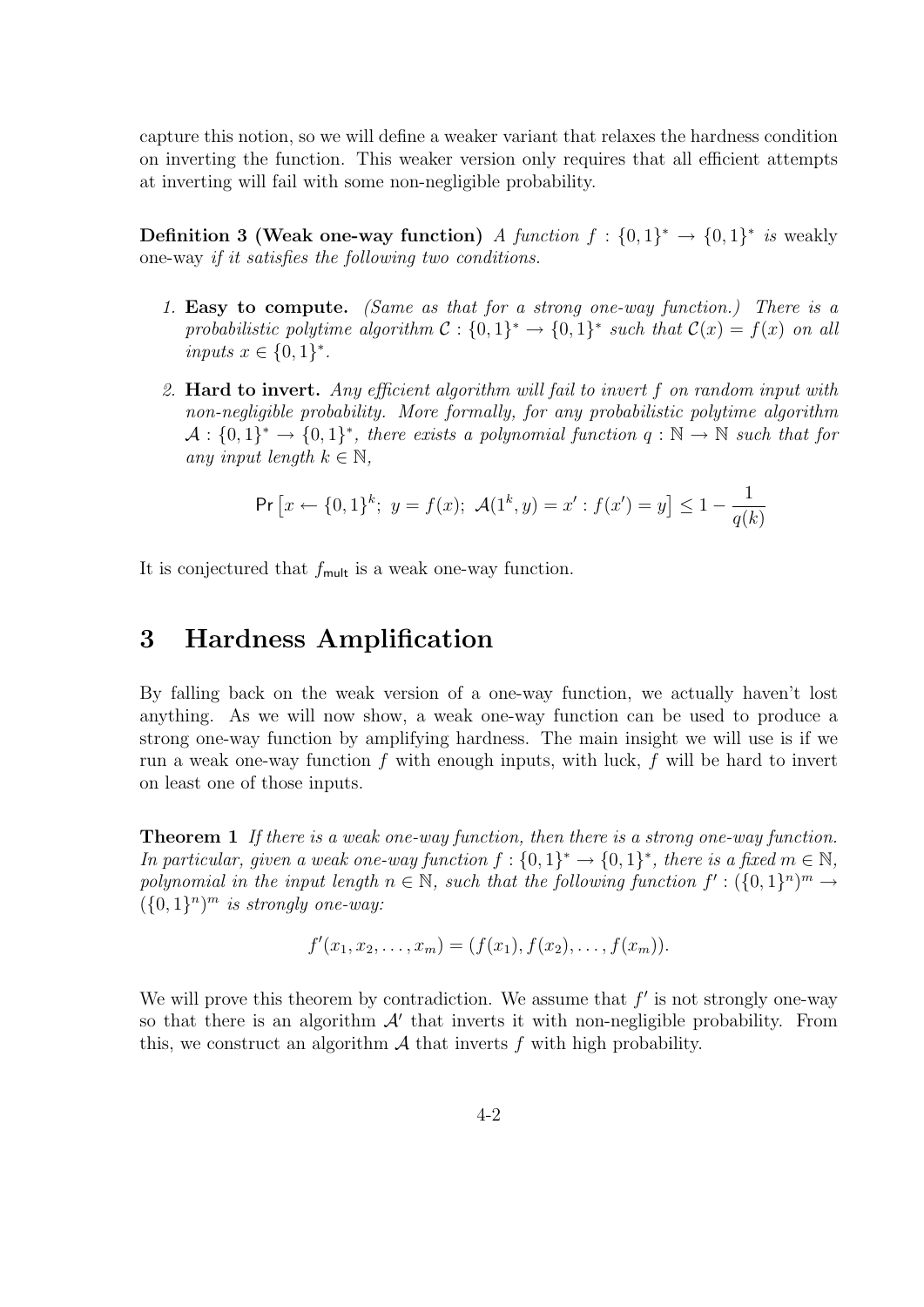**Proof.** Since f is weakly one-way, let  $q : \mathbb{N} \to \mathbb{N}$  be a polynomial such that for any probabilistic polytime algorithm A and any input length  $n \in \mathbb{N}$ ,

$$
\Pr\left[x \leftarrow \{0, 1\}^n; \ y = f(x); \ \mathcal{A}(1^n, y) = x': f(x') = y\right] \le 1 - \frac{1}{q(n)}.
$$

Define  $m = 2nq(n)$ , dependent on the input length  $n \in N$  to f.

Assume that  $f'$  as defined in the theorem is not strongly one-way. Then let  $A'$  be a probabilistic polytime algorithm and  $p': \mathbb{N} \to \mathbb{N}$  be a polynomial such that for infinitely many input lengths  $n \in \mathbb{N}$  to f, A' inverts f' with probability  $p'(n)$ . i.e.,

$$
\Pr[x_i \leftarrow \{0,1\}^n; y_i = f(x_i) : f'(\mathcal{A}'(y_1, y_2, \dots, y_m)) = (y_1, y_2, \dots, y_m)] > \frac{1}{p'(m)}.
$$

Since m is polynomial in n, then the function  $p(n) = p'(m) = p'(2nq(n))$  is also a polynomial. Rewriting the above probability, we have

$$
\Pr\left[x_i \leftarrow \{0,1\}^n; y_i = f(x_i) : f'(\mathcal{A}'(y_1, y_2, \dots, y_m)) = (y_1, y_2, \dots, y_m)\right] > \frac{1}{p(n)}.\tag{1}
$$

Define the algorithm  $\mathcal{A}_0: \{0,1\}^n \to \{0,1\}^n$ , which will attempt to use  $\mathcal{A}'$  to invert f, as follows.

- (1) Input  $y \in \{0,1\}^n$ .
- (2) Pick a random  $i \leftarrow [1, m]$ .
- (3) For all  $j \neq i$ , pick a random  $x_j \leftarrow \{0,1\}^n$ , and let  $y_j = f(x_j)$ .
- (4) Let  $y_i = y$ .
- (5) Let  $(z_1, z_2, \ldots, z_m) = \mathcal{A}(y_1, y_2, \ldots, y_m)$ .
- (6) If  $f(z_i) = y$ , then output  $z_i$ ; otherwise, fail and output  $\perp$ .

To improve our chances of inverting f, we will run  $\mathcal{A}_0$  multiple times. To capture this, define the algorithm  $\mathcal{A}: \{0,1\}^n \to \{0,1\}^n_{\perp}$  to run  $\mathcal{A}_0$  with its input  $2nm^2p(n)$  times, outputting the first non- $\perp$  result it receives. If all runs of  $\mathcal{A}_0$  result in  $\perp$ , then  $\mathcal A$  outputs ⊥ as well.

Given this, call an element  $x \in \{0,1\}^n$  "good" if  $\mathcal{A}_0$  will successfully invert  $f(x)$  with non-negligible probability:

$$
\Pr\left[\mathcal{A}_0(f(x)) \neq \bot\right] \ge \frac{1}{2m^2p(n)};
$$

otherwise, call  $x$  "bad."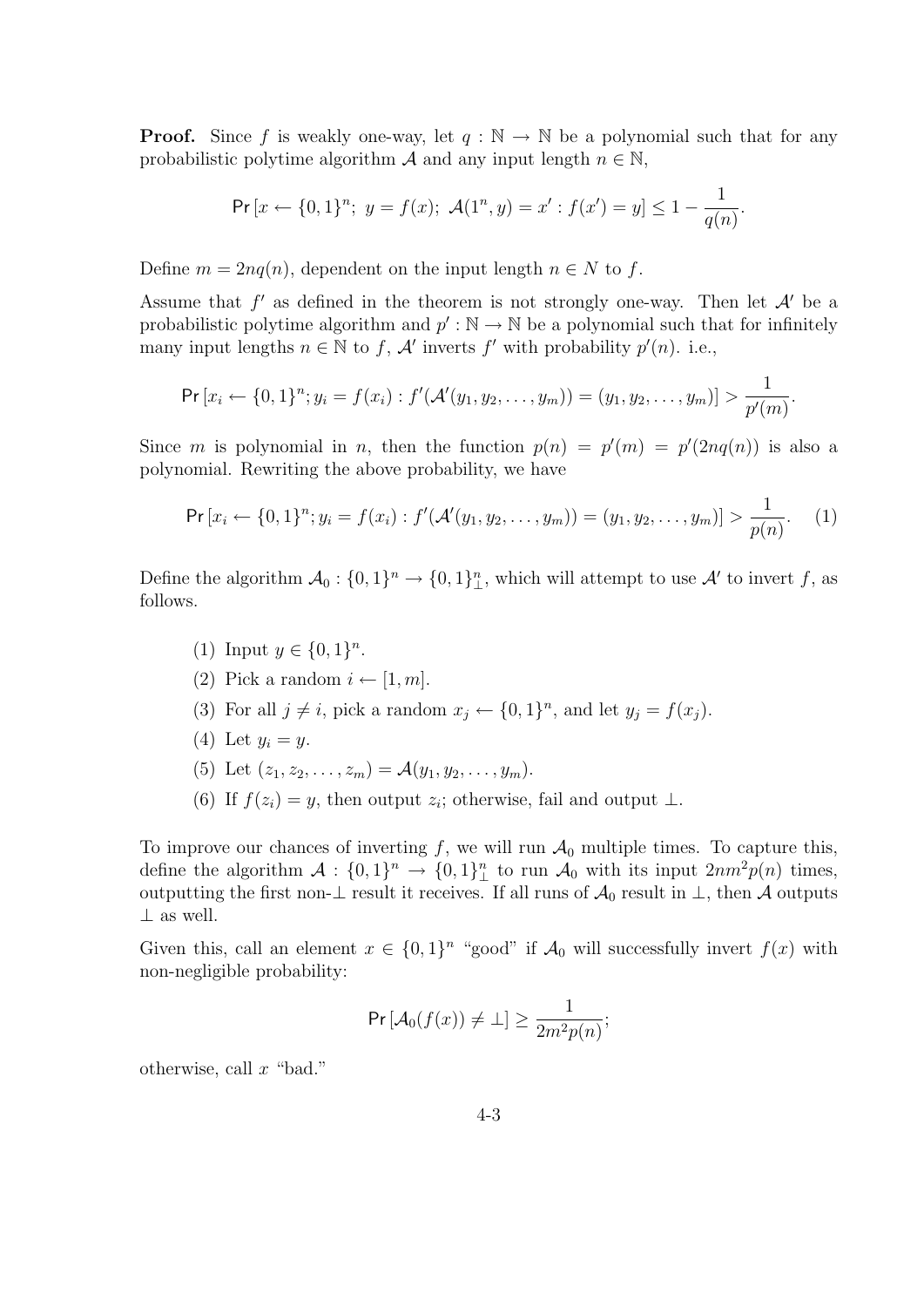Note that the probability of A failing to invert  $f(x)$  on a good x is small:

$$
\Pr\left[\mathcal{A}(f(x))\text{ fails} \mid x\text{ good}\right] \le \left(1 - \frac{1}{2m^2p(n)}\right)^{2m^2np(n)} \approx e^{-n}.
$$

We claim that there are a significant number of good elements—enough for  $A$  to invert  $f$  with sufficient probability to contradict the weakly one-way assumption on  $f$ . In particular, we claim there are at least  $2^{n} \left(1 - \frac{1}{2a}\right)$  $\frac{1}{2q(n)}$  good elements in  $\{0,1\}^n$ . If this holds, then

$$
Pr\left[\mathcal{A}(f(x))\text{ fails}\right] \\
= Pr\left[\mathcal{A}(f(x))\text{ fails}\mid x\text{ good}\right] \cdot Pr\left[x\text{ good}\right] + Pr\left[\mathcal{A}(f(x))\text{ fails}\mid x\text{ bad}\right] \cdot Pr\left[x\text{ bad}\right] \\
\leq Pr\left[\mathcal{A}(f(x))\text{ fails}\mid x\text{ good}\right] + Pr\left[x\text{ bad}\right] \\
\leq \left(1 - \frac{1}{2m^2p(n)}\right)^{2m^2np(n)} + \frac{1}{2q(n)} \\
\approx e^{-n} + \frac{1}{2q(n)} \\
< \frac{1}{q(n)}.
$$

This contradicts the assumption that  $f$  is  $q(n)$ -weak.

It remains to be shown that there are at least  $2^{n} \left(1 - \frac{1}{2a}\right)$  $\frac{1}{2q(n)}$  good elements in  $\{0,1\}^n$ . Assume that there are more than  $2^n \left( \frac{1}{2a} \right)$  $\frac{1}{2q(n)}$  bad elements. We will contradict fact (1) that with probability  $\frac{1}{p(n)}$ , A' succeeds in inverting  $f'(x)$  on a random input x. To do so, we establish an upper bound on the probability by splitting it into two quantities:

$$
\Pr[x_i \leftarrow \{0, 1\}^n; y_i = f'(x_i) : \mathcal{A}'(\vec{y}) \text{ succeeds} \\
= \Pr[x_i \leftarrow \{0, 1\}^n; y_i = f'(x_i) : \mathcal{A}'(\vec{y}) \text{ succeeds and some } x_i \text{ is bad} \\
+ \Pr[x_i \leftarrow \{0, 1\}^n; y_i = f'(x_i) : \mathcal{A}'(\vec{y}) \text{ succeeds and all } x_i \text{ are good}]\n\end{math}
$$

For each  $j \in [1, n]$ , we have

$$
\Pr[x_i \leftarrow \{0, 1\}^n; y_i = f'(x_i) : \mathcal{A}'(\vec{y}) \text{ succeeds and } x_j \text{ is bad}]
$$
  
\n
$$
\leq \Pr[x_i \leftarrow \{0, 1\}^n; y_i = f'(x_i) : \mathcal{A}'(\vec{y}) \text{ succeeds} \mid x_j \text{ is bad}]
$$
  
\n
$$
\leq m \cdot \Pr[\mathcal{A}_0(f(x_j)) \text{ succeeds} \mid x_j \text{ is bad}]
$$
  
\n
$$
\leq \frac{m}{2m^2p(n)} = \frac{1}{2mp(n)}.
$$

So taking a union bound, we have

$$
\Pr[x_i \leftarrow \{0, 1\}^n; y_i = f'(x_i) : \mathcal{A}'(\vec{y}) \text{ succeeds and some } x_i \text{ is bad}]
$$
  
\n
$$
\leq \sum_{j} \Pr[x_i \leftarrow \{0, 1\}^n; y_i = f'(x_i) : \mathcal{A}'(\vec{y}) \text{ succeeds and } x_j \text{ is bad}]
$$
  
\n
$$
\leq \frac{m}{2mp(n)} = \frac{1}{2p(n)}.
$$